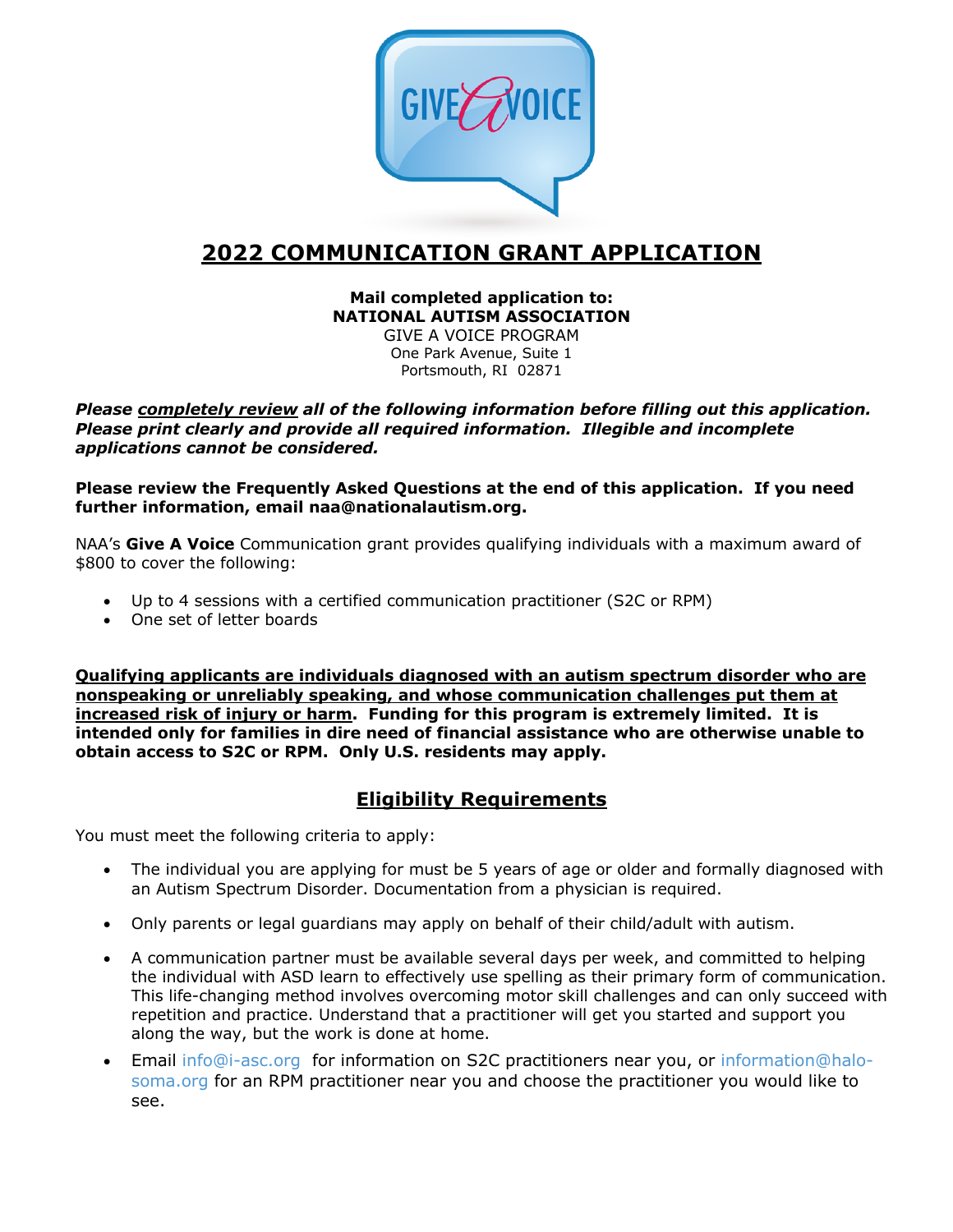#### **Please initial each line indicating your agreement:**

\_\_\_\_\_ I agree that myself or an appointed individual will be a committed communication partner for my child/adult.

\_\_\_\_\_ I understand that grant funds are dispersed directly to a certified practitioner of my choice to be used only for our spelling sessions. Any funds left unused will be returned to NAA.

I confirm that I have chosen a practitioner by reaching out to info@i-asc.org for information on S2C practitioners, or information@halo-soma.org for information on RPM practitioners.

I understand that I cannot apply for funding to pay for already-completed sessions with a practitioner. This grant is for future appointments only.

\_\_\_\_\_ I understand that the Give A Voice program has a strict one-per-family grant limit.

\_\_\_\_\_ I understand that the National Autism Association is not able to provide funding for travel expenses to see a practitioner.

I agree to complete a follow up survey with NAA one year after receipt of grant.

What is the person with Autism's ability to use verbal communication? (Circle One):

Nonspeaking Single Words Minimally/Unreliably Speaking

Is he/she at risk of bodily harm due to any or all of the following? Wandering/Elopement Aggression \_\_\_\_\_\_\_\_\_ Self-injury \_\_\_\_\_\_\_\_ History of Restraint \_\_\_\_\_\_\_\_ If yes, please explain in comment section below.

Does he/she currently use PECS, Sign Language, AAC or another form of non-verbal communication? Yes \_\_\_\_\_\_\_\_\_\_\_ No \_\_\_\_\_\_\_\_\_\_\_\_\_ If yes, please specify: \_\_\_\_\_\_\_\_\_\_\_\_\_\_\_\_\_\_\_\_\_\_\_

#### **NONSPEAKING CHILD/ADULT**

| What is your relationship to the nonspeaker? ___________________________________                     |  |  |
|------------------------------------------------------------------------------------------------------|--|--|
| <b>PARENT/LEGAL GUARDIAN</b>                                                                         |  |  |
|                                                                                                      |  |  |
| Marital Status: ______________Telephone: _________________________Email: ___________________________ |  |  |
|                                                                                                      |  |  |
|                                                                                                      |  |  |
|                                                                                                      |  |  |
| Total annual income of family living in the home: \$                                                 |  |  |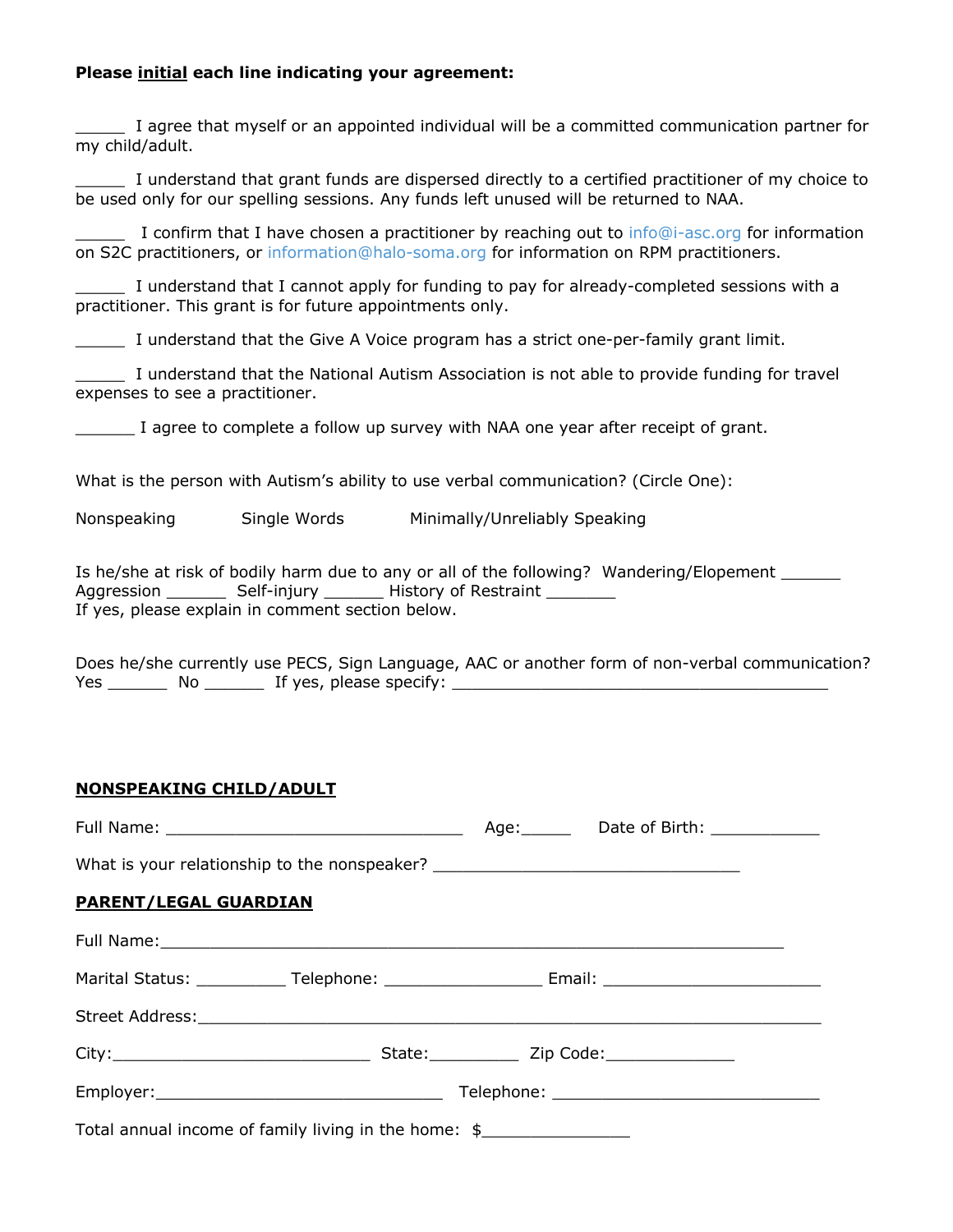Please comment on how the speller will be supported at home through the process of learning to communicate through spelling, why you think your nonspeaker will benefit from using letter boards, any prior experience using letter boards they may have had, and other considerations you would like us to know about.

| Your S2C or RPM Practitioner of choice:                        |  |
|----------------------------------------------------------------|--|
|                                                                |  |
|                                                                |  |
| Practitioner's fee per session: ___________________            |  |
| Child or Adult's Official Diagnosis:<br>will not be reviewed.) |  |
| <b>Physician's contact information:</b>                        |  |
|                                                                |  |
|                                                                |  |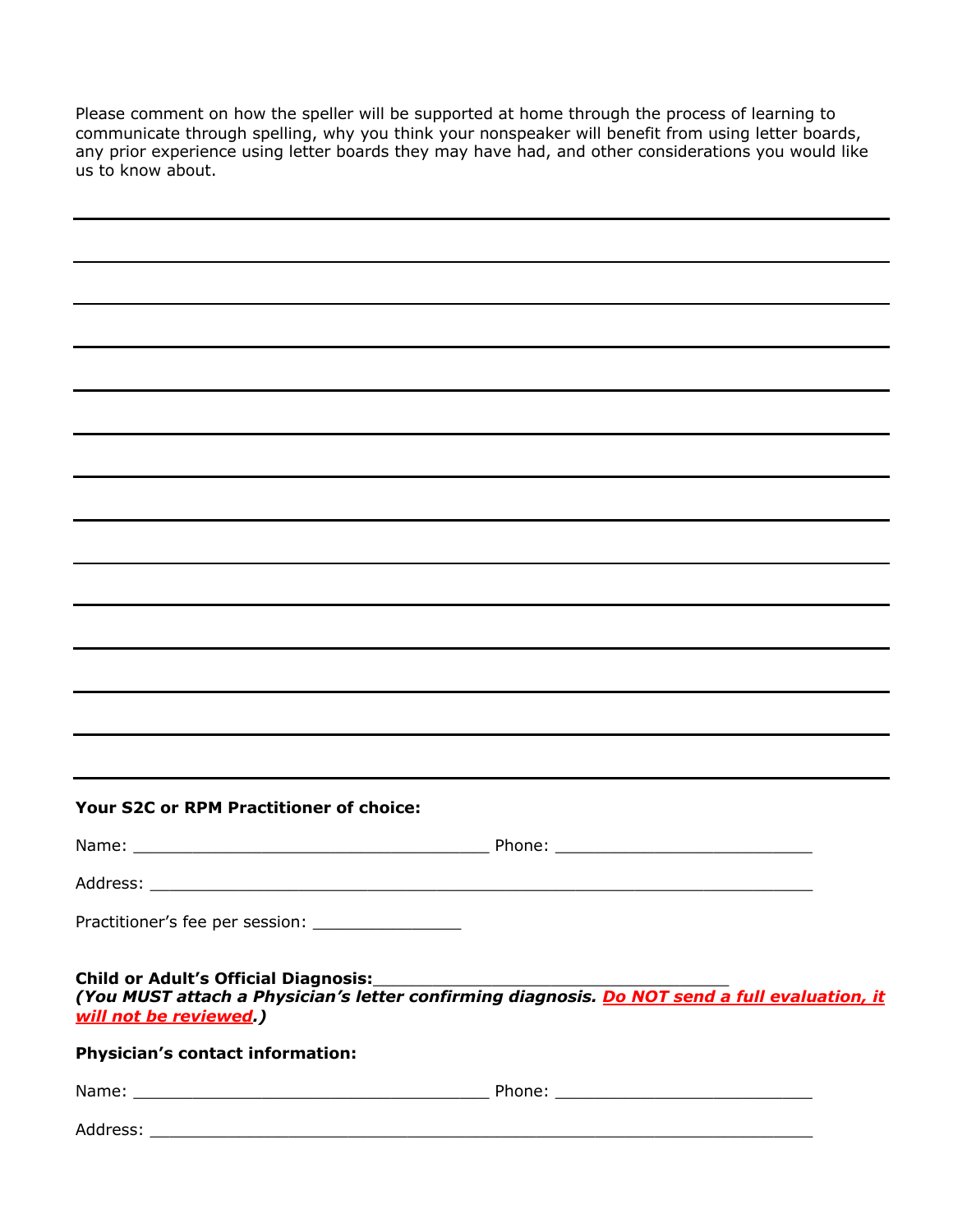Have you previously received grant funding from NAA? Yes\_\_\_\_\_\_\_\_ No\_\_\_\_\_\_\_\_\_

**SUPPLEMENTAL SECURITY INCOME (SSI) \$\_\_\_\_\_\_\_\_\_\_\_\_**

#### **Personal Statement of Income and Financial Status of Custodial Parents or Guardians**

#### **ASSETS MONTHLY LIABILITIES**

| Checking Account     | $\mathbb{S}$ and $\mathbb{S}$ and $\mathbb{S}$ and $\mathbb{S}$ and $\mathbb{S}$ and $\mathbb{S}$ and $\mathbb{S}$ and $\mathbb{S}$ and $\mathbb{S}$ and $\mathbb{S}$ and $\mathbb{S}$ and $\mathbb{S}$ and $\mathbb{S}$ and $\mathbb{S}$ and $\mathbb{S}$ and $\mathbb{S}$ and $\mathbb{S}$ and                                                | Monthly House Payment/Rent \$     |                                                                                                                                                                                                                                                                                                                                                 |
|----------------------|-------------------------------------------------------------------------------------------------------------------------------------------------------------------------------------------------------------------------------------------------------------------------------------------------------------------------------------------------|-----------------------------------|-------------------------------------------------------------------------------------------------------------------------------------------------------------------------------------------------------------------------------------------------------------------------------------------------------------------------------------------------|
| Savings Account      | $\mathfrak s$ and $\mathfrak s$ and $\mathfrak s$ and $\mathfrak s$ and $\mathfrak s$ and $\mathfrak s$ and $\mathfrak s$ and $\mathfrak s$ and $\mathfrak s$ and $\mathfrak s$ and $\mathfrak s$ and $\mathfrak s$ and $\mathfrak s$ and $\mathfrak s$ and $\mathfrak s$ and $\mathfrak s$ and $\mathfrak s$ and $\mathfrak s$ and $\mathfrak$ | Other Monthly Bills/Loans         | $\mathfrak s$ and $\mathfrak s$ and $\mathfrak s$ and $\mathfrak s$ and $\mathfrak s$ and $\mathfrak s$ and $\mathfrak s$ and $\mathfrak s$ and $\mathfrak s$ and $\mathfrak s$ and $\mathfrak s$ and $\mathfrak s$ and $\mathfrak s$ and $\mathfrak s$ and $\mathfrak s$ and $\mathfrak s$ and $\mathfrak s$ and $\mathfrak s$ and $\mathfrak$ |
| Real Estate          |                                                                                                                                                                                                                                                                                                                                                 | Monthly Utilities                 | s.                                                                                                                                                                                                                                                                                                                                              |
| Home Value           |                                                                                                                                                                                                                                                                                                                                                 | Monthly Insurance                 |                                                                                                                                                                                                                                                                                                                                                 |
| Automobiles          |                                                                                                                                                                                                                                                                                                                                                 | Monthly Automobile Expenses \$    |                                                                                                                                                                                                                                                                                                                                                 |
| Personal Property    | $\mathbb{S}$ and $\mathbb{S}$                                                                                                                                                                                                                                                                                                                   | Monthly Medical Bills             |                                                                                                                                                                                                                                                                                                                                                 |
| Stocks/IRA/Etc       |                                                                                                                                                                                                                                                                                                                                                 | Physician/Agency                  |                                                                                                                                                                                                                                                                                                                                                 |
| <b>Total Assets:</b> |                                                                                                                                                                                                                                                                                                                                                 | <b>Total Monthly Liabilities:</b> |                                                                                                                                                                                                                                                                                                                                                 |

#### **Combined sources of income:**

**Attach a copy of your most recent tax return. (Main form only - do NOT send attachments/schedules.)**

| <b>INCOME TYPE</b>              | <b>MONTHLY</b>                                                                                                                                                                                                                                                                                   | <b>ANNUAL</b> |
|---------------------------------|--------------------------------------------------------------------------------------------------------------------------------------------------------------------------------------------------------------------------------------------------------------------------------------------------|---------------|
| Salary:                         |                                                                                                                                                                                                                                                                                                  |               |
| <b>Bonuses and Commissions:</b> | $\mathbb{S}$                                                                                                                                                                                                                                                                                     |               |
| Alimony/Child Support:          |                                                                                                                                                                                                                                                                                                  |               |
| Real Estate Income:             | $\mathbb{S}$ and $\mathbb{S}$ and $\mathbb{S}$ and $\mathbb{S}$ and $\mathbb{S}$ and $\mathbb{S}$ and $\mathbb{S}$ and $\mathbb{S}$ and $\mathbb{S}$ and $\mathbb{S}$ and $\mathbb{S}$ and $\mathbb{S}$ and $\mathbb{S}$ and $\mathbb{S}$ and $\mathbb{S}$ and $\mathbb{S}$ and $\mathbb{S}$ and |               |
| All Other Income:               |                                                                                                                                                                                                                                                                                                  |               |
| <b>TOTAL INCOME:</b>            |                                                                                                                                                                                                                                                                                                  |               |

### **(ALL OTHER INCOME includes Grants, Social Security, CRS, Medicaid, etc.)**

By signing below, I attest that all information is truthful and accurate. I grant my permission to NAA to contact the clinicians listed for verification. I understand that providing false information will immediately disqualify my application and any future grant opportunities from NAA.

|  | <b>PARENT/GUARDIAN SIGNATURE:</b> |  |
|--|-----------------------------------|--|
|  |                                   |  |

|  | 4 F<br>- -<br>.<br>١<br>. .<br> |
|--|---------------------------------|
|  |                                 |